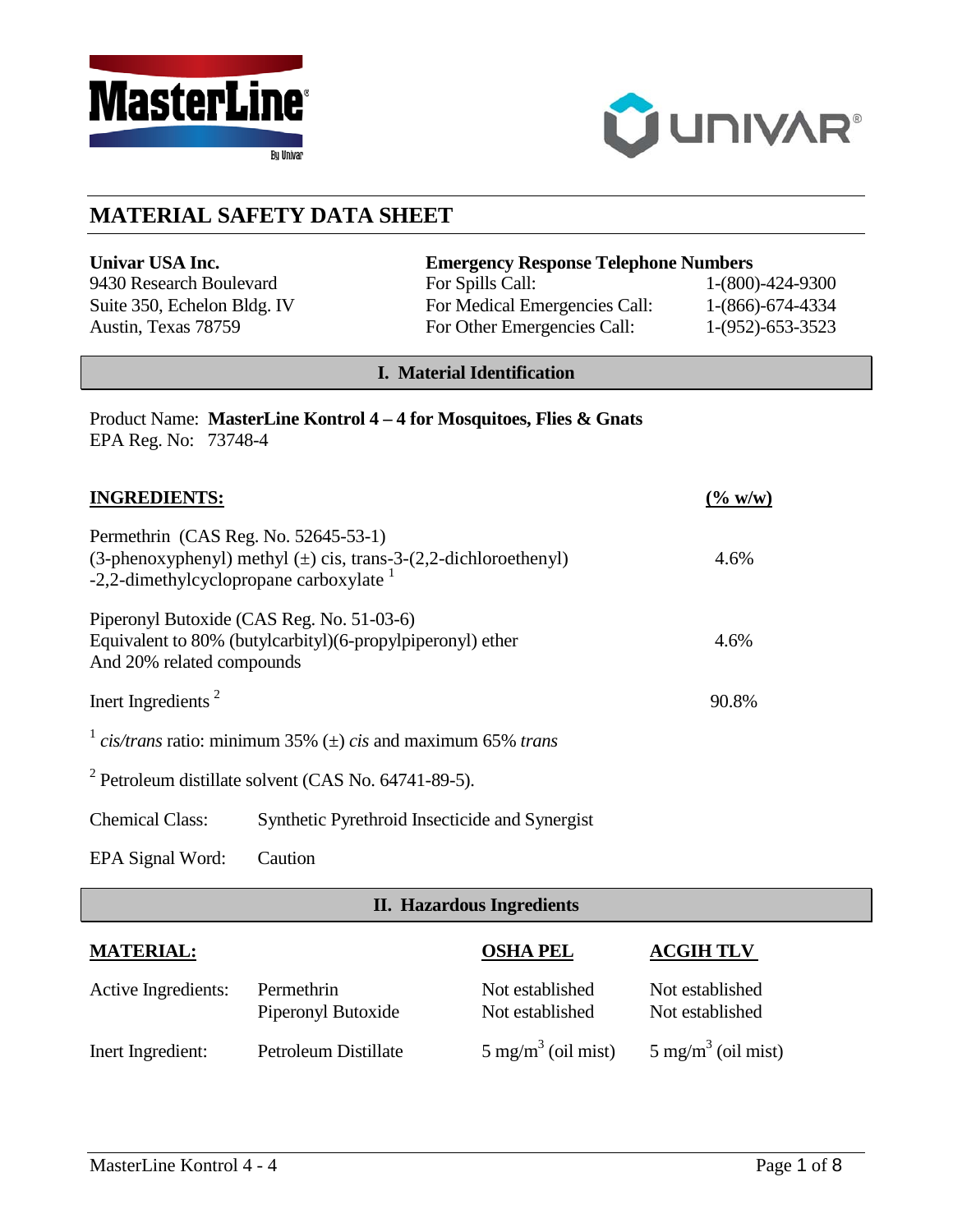

## **III. Health Hazard Data**

**EYE:** May cause eye irritation, but does not cause irreversible damage to eye tissue.

**SKIN CONTACT:** May cause moderate skin irritation with prolonged or repeated contact. In rare instances, exposure to this product may cause numbing, burning and tingling sensations. These effects are reversible and usually subside within 12 hours.

**SKIN ABSORPTION:** The acute dermal toxicity is considered to be low. The dermal  $LD_{50}$  for rabbits is greater than 2000 mg/kg.

**INGESTION:** The acute oral toxicity is considered to be low. The oral  $LD_{50}$  for rats is greater than 1000 mg/kg. Small amounts that might be swallowed incidental to normal handling operations are not likely to cause injury; however, swallowing larger amounts may cause serious injury, even death. If aspirated (liquid enters the lungs), may cause lung damage or even death due to chemical pneumonia.

**INHALATION:** The acute inhalation toxicity is considered to be low. The inhalation  $LC_{50}$  for rats is greater than 4 mg/l for 4 hours. Symptoms of excessive exposure includes squinting eyes, irregular and rattled breathing, ataxia, headache, dizziness, anesthesia, drowsiness, unconsciousness, and other central nervous system effects.

**SYSTEMIC (OTHER TARGET ORGAN) EFFECTS:** Excessive exposure may produce effects on the nervous system such as sensitivity to touch and sound, tremors, abnormal movement, and clonic convulsions. Long-term studies with permethrin in laboratory animal resulted in increased liver and kidney weights, induction of the liver microsomal drug metabolizing enzyme system, and histopathological changes in the lungs and liver. Long-term studies with piperonyl butoxide indicated increased organ weights in the liver, kidney, and adrenal glands.

**CANCER INFORMATION:** Chronic feeding studies with permethrin in mice and rats indicate limited evidence of oncogenicity in laboratory animals. Based on comprehensive evaluations of all relevant health effects data, it was concluded that the oncogenic potential in humans is extremely weak or nonexistent. A chronic feeding study in mice indicate an increased incidence of benign liver tumors; the significance of these findings is questionable and under review. The doses that produced this oncogenic effect in laboratory animals, greatly exceeds human exposure levels for the recommended use of this product.

**TERATOLOGY (BIRTH DEFECTS):** The active ingredients in this product did not cause birth defects in laboratory animal studies. Exposures having no effect on the mothers had no effect on the fetuses in rabbits and rats. The no-effect levels for permethrin in rabbits and rats were 600 mg/kg and 50 mg/kg, respectively. The no-effect levels for piperonyl butoxide in rabbits and rats were 200 mg/kg and 1000 mg/kg, respectively.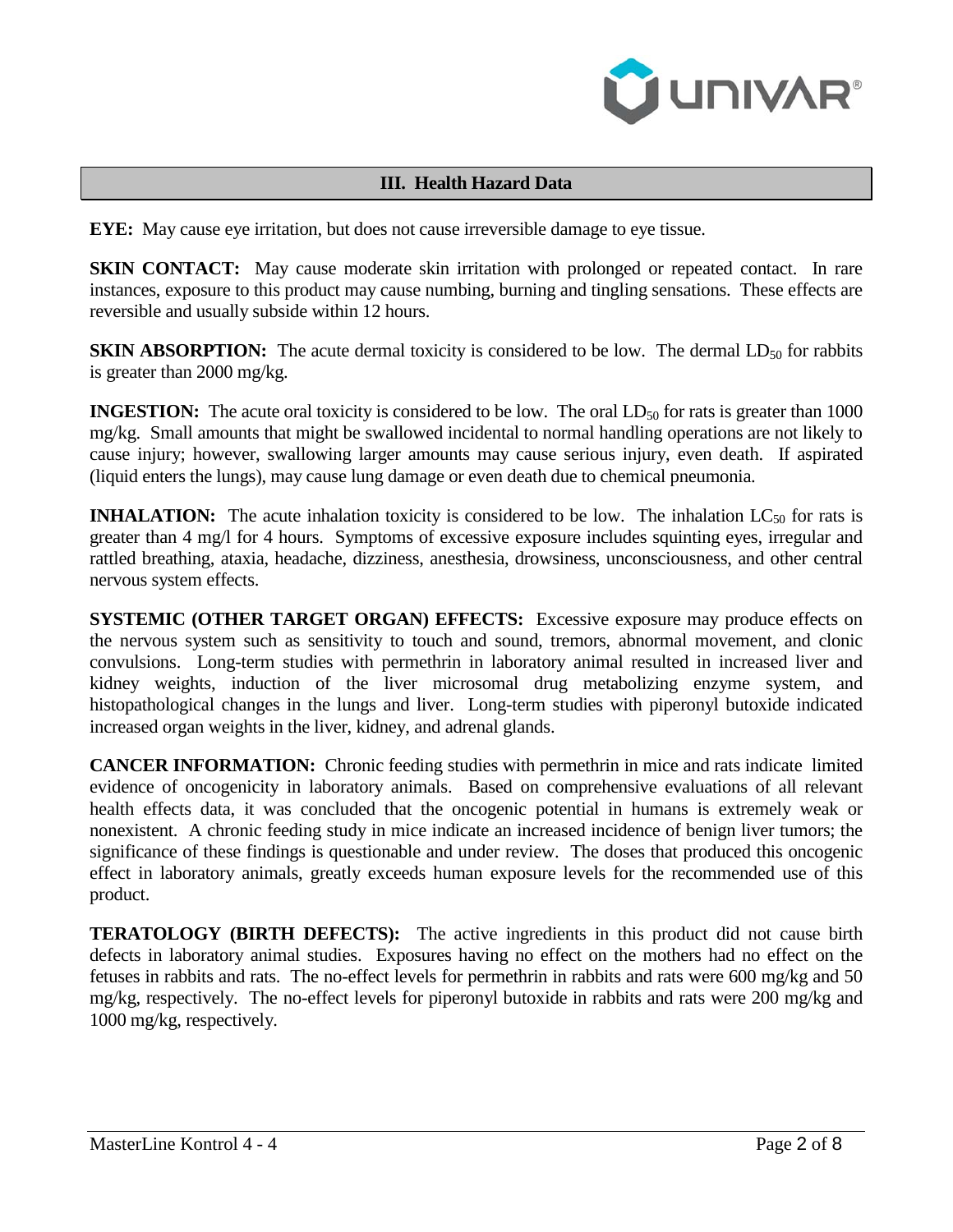

**REPRODUCTIVE EFFECTS:** Permethrin and piperonyl butoxide did not interfere with fertility in animal reproduction studies. The no effect level for permethrin in a two-generation rat reproduction study was 180 mg/kg. The no-effect level for piperonyl butoxide in a two-generation rat reproduction study was 350 mg/kg.

**MUTAGENICITY (EFFECTS ON GENETIC MATERIAL):** Based on a number of *in vivo* and *in vitro* studies, it was concluded that the active ingredients in this product are not mutagenic.

#### **IV. First Aid Procedures**

**EYES:** Hold eye open and rinse slowly and gently with water for 15 minutes. Remove contact lenses, if present, after the first 5 minutes, then continue rinsing eye. Call a poison control center or doctor for treatment advice.

**SKIN OR CLOTHING:** Take off contaminated clothing. Rinse skin immediately with plenty of water for 15 to 20 minutes. Call a poison control center or doctor for treatment advice.

**INGESTION:** Immediately call a poison control center or doctor. Do not induce vomiting unless told to do so by a poison control center or doctor. Do not give any liquid to the person. Do not give anything by mouth to an unconscious person.

**INHALATION:** Remove person to fresh air. If person is not breathing, call 911 or an ambulance, then give artificial respiration, preferably mouth-to-mouth, if possible. Call a poison control center or doctor for further advice.

**NOTE TO PHYSICIAN:** This product has low oral, dermal, and inhalation toxicity. It is moderately irritating to the skin and is may be irritating to the eyes. Reversible skin sensations (paresthesia) may occur and skin salves have been found useful in reducing discomfort. Contains a petroleum distillate solvent that can produce a severe pneumonitis or fatal pulmonary edema if aspirated during vomiting. Consideration should be given to gastric lavage with an endotracheal tube in place. Treatment is controlled removal of exposure followed by symptomatic and supportive care.

#### **V. Physical Hazard Information**

#### **CHEMICAL & PHYSICAL PROPERTIES:**

Color: Light yellow Physical State: Liquid

Odor: Slight odor of petroleum oil Density:  $7.27 \text{ lbs/gal} (0.87 \text{ gm/cm}^3)$ Solubility: Does not disperse in water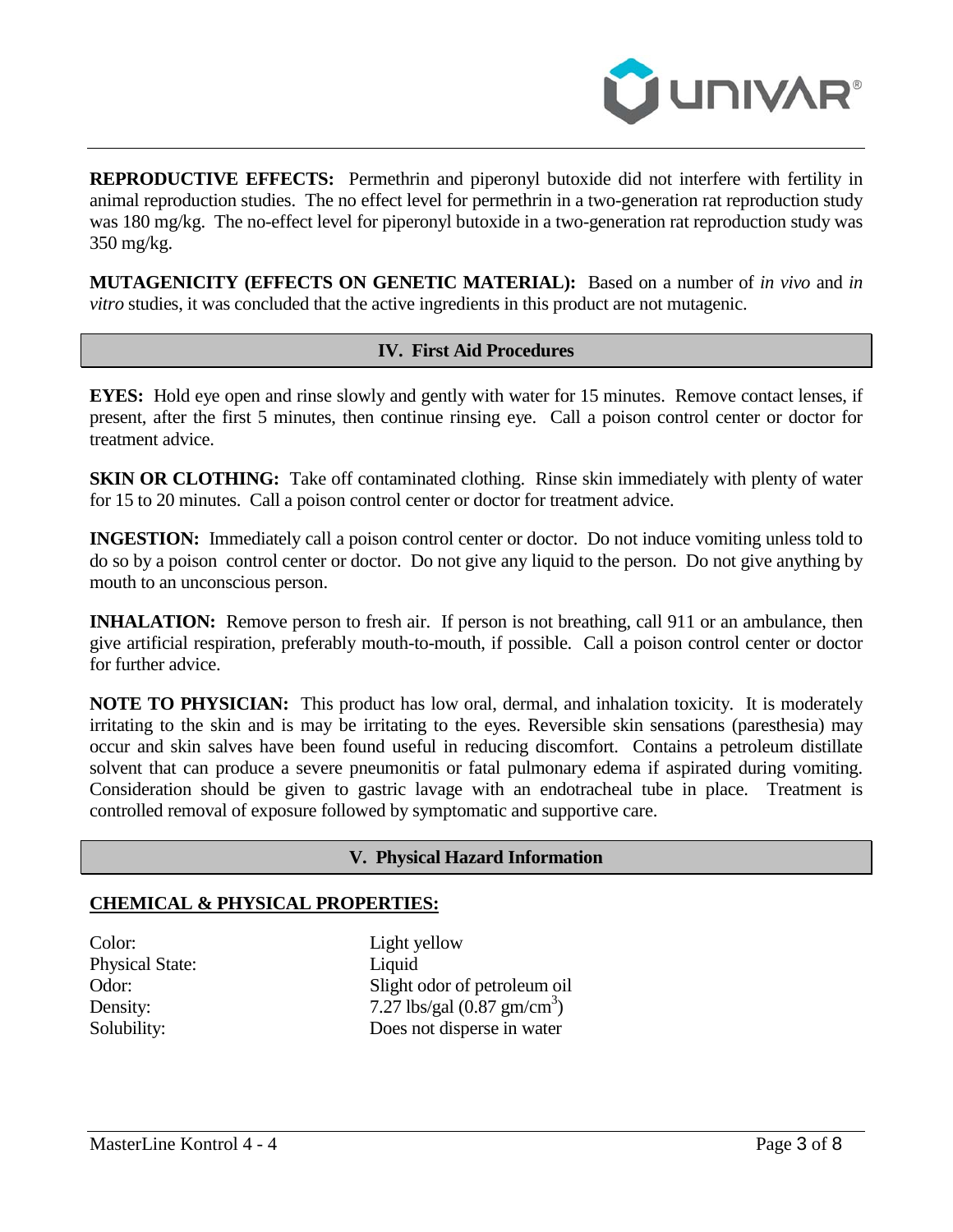

| Viscosity: | $60 \cos$                                     |
|------------|-----------------------------------------------|
| $pH$ :     | Not applicable - does not disperse with water |
| Stability: | <b>Stable</b>                                 |

#### **FIRE AND EXPLOSION HAZARDS:**

| <b>Flash Point:</b>                 | $>200^{\circ}$ F (93°C)                                                                                                                                                                                                       |  |
|-------------------------------------|-------------------------------------------------------------------------------------------------------------------------------------------------------------------------------------------------------------------------------|--|
| Method Used:                        | <b>TCC</b>                                                                                                                                                                                                                    |  |
| <b>Extinguishing Media:</b>         | Foam, $CO2$ , or dry chemical is preferred. Soft stream<br>water fog only if necessary                                                                                                                                        |  |
| Fire & Explosion Precautions:       | Foam fire-extinguishing system is preferred because<br>uncontrolled water can spread possible contamination.<br>Do not allow fire-fighting water to escape into waterways<br>or sewers. Toxic irritating gases can be formed. |  |
| Fire-Fighting Equipment:            | Use positive-pressure self-contained breathing apparatus<br>and full protective equipment.                                                                                                                                    |  |
| <b>REACTIVITY:</b>                  |                                                                                                                                                                                                                               |  |
| Stability:                          | (CONDITIONS TO AVOID) Avoid heating above 200° F<br>$(93^{\circ}$ C). Contains a petroleum distillate solvent which can burn.                                                                                                 |  |
| Incompatibility:                    | (SPECIFIC MATERIALS TO AVOID) Strong Oxidizers.                                                                                                                                                                               |  |
| Hazardous Decomposition:            | Under fire conditions hydrogen chloride, oxides of chlorine, carbon<br>dioxide, carbon monoxide, and asphyxiants can be formed.                                                                                               |  |
| Hazardous Polymerization:           | Will not occur.                                                                                                                                                                                                               |  |
| <b>VI. Environmental Protection</b> |                                                                                                                                                                                                                               |  |

**IN CASE OF SPILLS OR LEAKS:** Wear protective clothing as described in Section VII (Personal Protection and Precautions) of this MSDS. Absorb liquid with material such as clay, sand, sawdust, or dirt. Sweep up and place in a suitable container for disposal and label the contents. Area can be washed down with a suitable solution of bleach or soda ash and an appropriate alcohol (methanol, ethanol, or isopropanol). Follow this by washing with a strong soap and water solution. Absorb any excess liquid as indicated above, and add to the disposal container. Keep product, contaminated materials and wash water out of streams and sewers. Wash exposed body areas thoroughly after handling.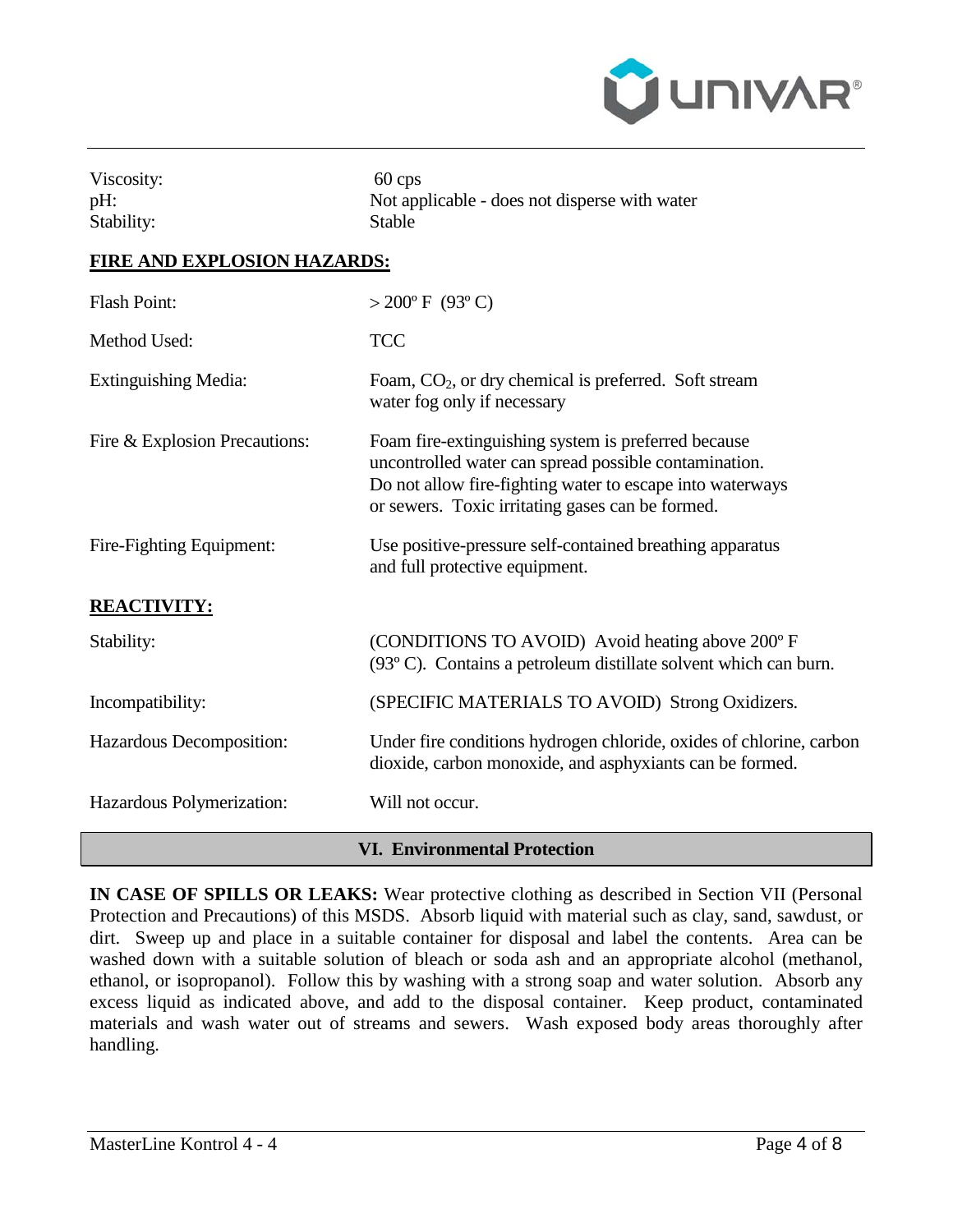

**DISPOSAL METHOD:** Do not contaminate food, feed, or water by storage or cleaning of equipment. Wastes resulting from the use of this product may be disposed of on site, if approved waste handling facilities are available, or at an approved waste handling facility.

**PHYSICAL ENVIRONMENTAL PROPERTIES:** In soil, permethrin is stable over a wide range of pH values. Due to its high affinity for organic matter,  $(K_{\text{oc}} = 86,000)$ , there is little potential for movement in soil or entry into ground water. Permethrin has a Log  $P_{OW}$  of 6.1, but a low potential to bioconcentrate (BCF = 500) due to the ease with which it is metabolized. Piperonyl butoxide is reported to have a maximum half-life of 4.3 days in soil and from 0.55 to 1.64 days in aqueous environments. Gravitational settling remove piperonyl butoxide released in the atmosphere as an aerosol. Gaseous piperonyl butoxide degrades in the atmosphere with an estimated half-life of 3.4 hours. It is reported that piperonyl butoxide has a low potential for environmental bioconcentration.

**ENVIRONMENTAL TOXICOLOGY:** Permethrin is highly toxic to fish  $(LC_{50} = 0.5 \mu g/L)$  to 315  $\mu$ g/L) and aquatic invertebrates (LC<sub>50</sub> = 0.02  $\mu$ g/L to 7.6  $\mu$ g/L). Marine species are often more sensitive than the freshwater species. Bacteria, algae, mollusks, and amphibians are much more tolerant of permethrin than the fish and arthropods. Care should be taken to avoid contamination of the aquatic environment. Permethrin is slightly toxic to birds and oral  $LD_{50}$  values are greater than 3,600 mg/kg. Longer dietary studies showed that concentrations of up to 500 ppm in the diet had no effect on bird reproduction. Piperonyl butoxide is acutely toxic to fish ( $LC_{50}$  = 3.94 mg/L to 6.12 mg/L) and highly toxic to aquatic invertebrates  $(LC_{50}$  0.23 mg/L to 0.51 mg/L). Care should be taken to avoid contamination of aquatic environments. Piperonyl butoxide has a low to very low toxicity to birds with an acute oral  $LD_{50}$  greater than 2,250 mg/kg and longer-term dietary studies at  $LC_{50}$  values greater than 5,620 ppm.

#### **VII. Personal Protection and Precautions**

#### **EXPOSURE GUIDELINE(S):**

| Permethrin           | None established.              |
|----------------------|--------------------------------|
| Piperonyl Butoxide   | None established               |
| Petroleum Distillate | $5 \text{ mg/m}^3$ (oil mist). |

**VENTILATION:** Provide general and/or local exhaust ventilation to control airborne levels below the exposure guideline. Ventilate all transport vehicles prior to unloading.

**RESPIRATORY PROTECTION:** Atmospheric levels should be maintained below the exposure guideline. For most conditions, no respiratory protection should be needed; however, if the exposure guideline is exceeded, use an air-purifying respirator approved for pesticides (U.S. NIOSH/MSHA, EU CEN, or comparable certification organization).

**EYE/FACE PROTECTION:** Use chemical protective goggles or a face shield.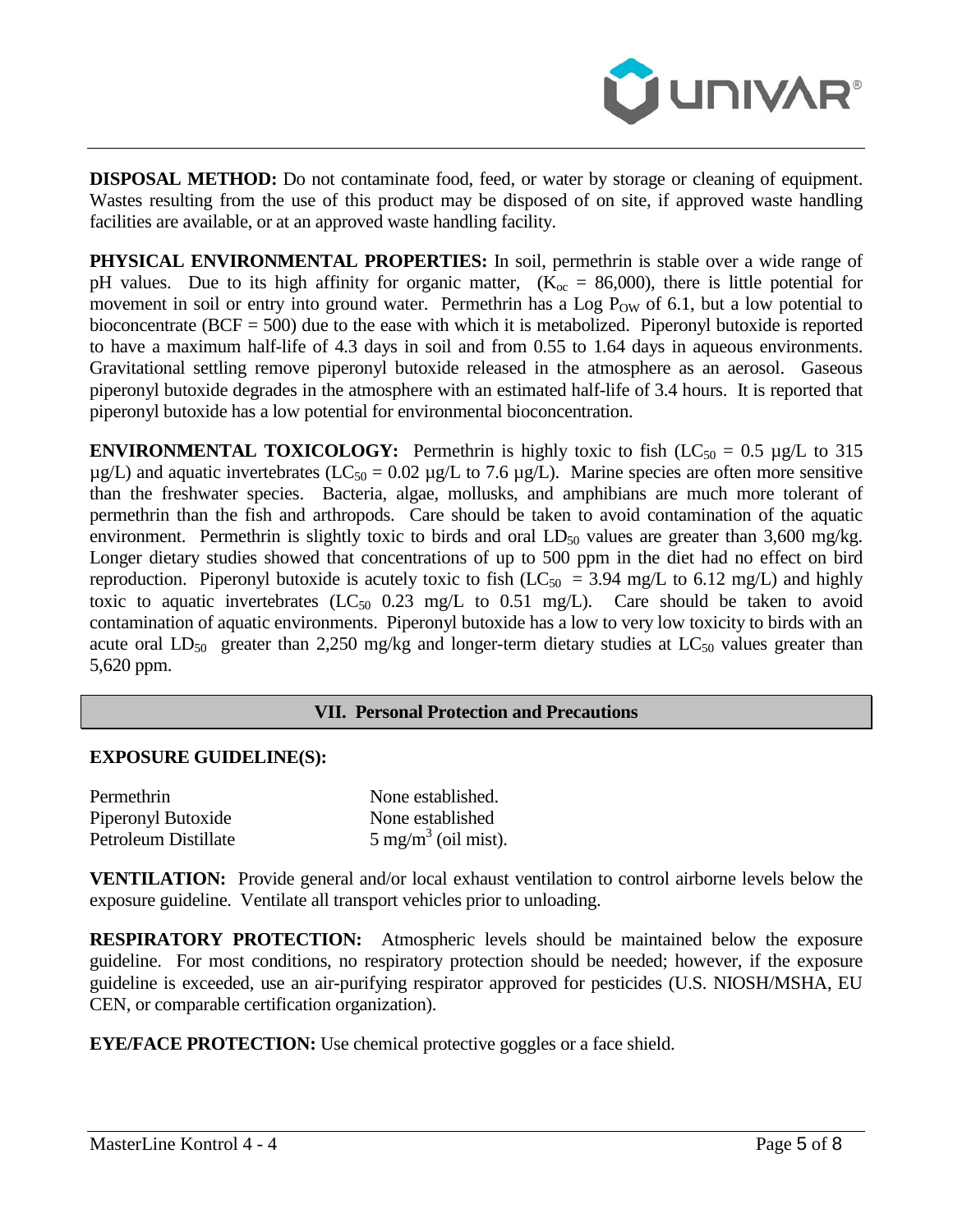

**SKIN PROTECTION:** Wear coveralls or long-sleeved shirt and long pants, chemical protective gloves (nitrile, neoprene, or Viton® brand), head covering and shoes plus socks. For increased exposures, wear a full body cover barrier suit, such as a PVC rain suit. Contaminated leather articles, such as shoes, belts, and watchbands, should be removed and destroyed. Launder all work clothing before reuse. Keep work clothing separated from household laundry.

**SPECIAL PRECAUTIONS FOR HANDLING AND STORAGE:** See product label. Harmful if swallowed, inhaled, or absorbed through the skin. Do not get in eyes, on skin, or on clothing. Wash thoroughly with soap and water after handling and before eating or smoking. Avoid breathing dust vapor, or spray mist. Store in a cool, dry place and away from heat. Keep out of reach of children and animals. Keep away from food, feedstuffs, and water supplies.

### **VIII. DOT Hazardous Materials Information**

**U.S. SURFACE FREIGHT CLASS:** Insecticide, NOI, other than Poison. NMFC Item 102120.

**MARINE POLLUTANT #1:** permethrin (Severe Marine Pollutant).

**OTHER SHIPPING INFORMATION:** This product is not regulated for transport in the USA when shipped via highway or railroad in non-bulk packages. Describe using the "U.S. Surface Freight Class" above, which applies in all cases.

**\* \* \* \* \***

**SPECIAL NOTE:** The following applies to water and air shipments, and shipments in bulk packages:

**PROPER SHIPPING NAME:** Environmentally hazardous substance, liquid, n.o.s. (permethrin)

#### **HAZARD CLASS OR DIVISION:** 9

**IDENTIFICATION NUMBER:** UN 3082

**PACKING GROUP:** III

**OTHER:** NAERG Guide 171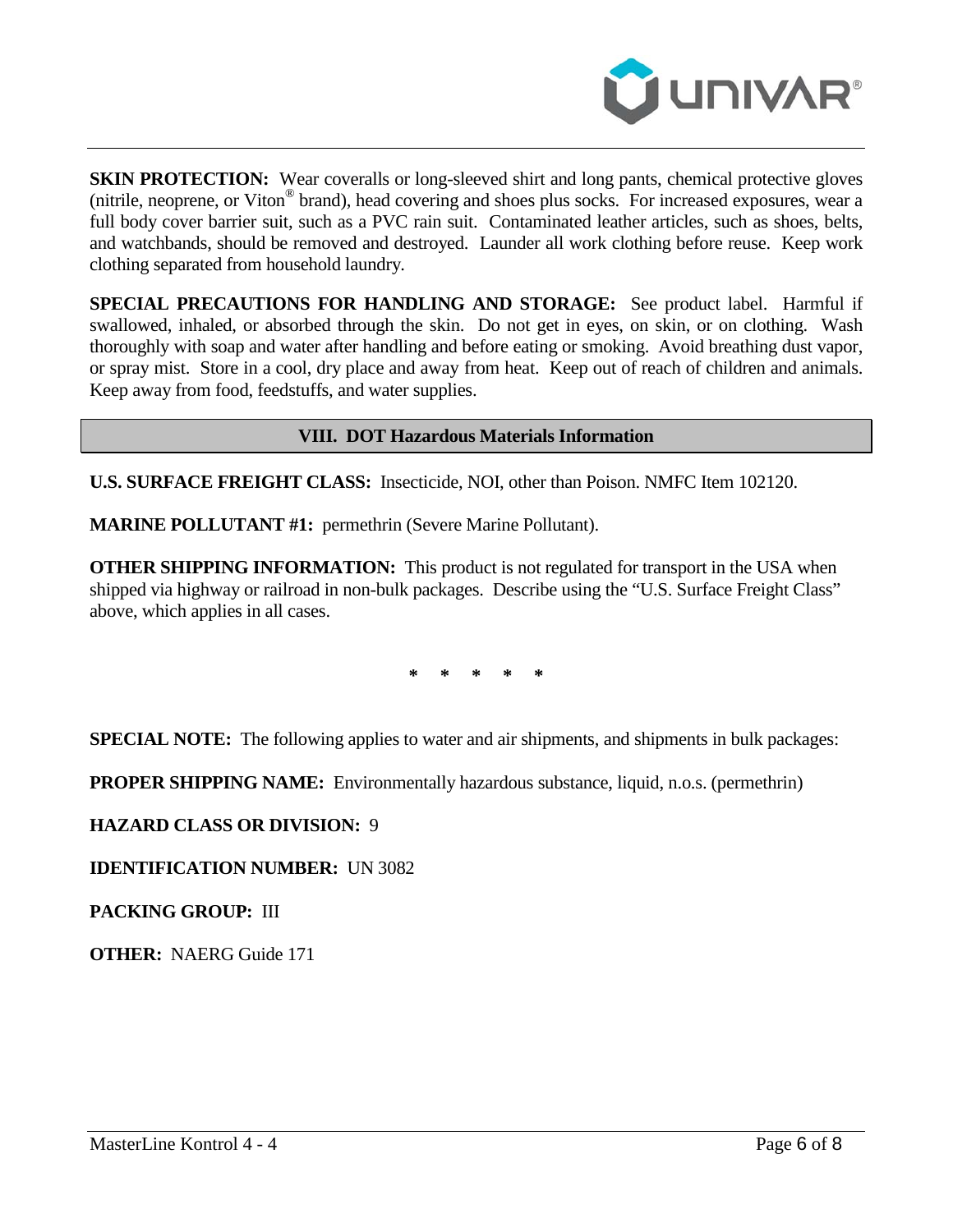

#### **IX. Regulatory Information**

**SARA 313 INFORMATION:** This product contains the following substances subject to the reporting requirements of Section 313 of Title III of the Superfund Amendments and Reauthorization Act of 1986 and 40 CFR Part 372:

| <b>CHEMICAL NAME</b> | <b>CAS NUMBER</b> | <b>CONCENTRATION</b> |
|----------------------|-------------------|----------------------|
| Permethrin           | 52645-53-1        | 4.6%                 |
| Piperonyl Butoxide   | $51-03-5$         | $4.6\%$              |

**SARA HAZARD CATEGORY:** This product has been reviewed according to the EPA "Hazard Categories" promulgated under Sections 311 and 312 of the Superfund Amendment and Reauthorization Act of 1986 (SARA Title III) and is considered, under applicable definitions, to meet the following categories:

> An immediate health hazard A delayed health hazard

**TOXIC SUBSTANCES CONTROL ACT (TSCA):** All ingredients are on the TSCA inventory or are not required to be listed on the TSCA inventory.

**OSHA HAZARD COMMUNICATION STANDARD:** This product is a "Hazardous Chemical" as defined by the OSHA Hazard Communication Standard, 29 CFR 1910.1200.

#### **NATIONAL FIRE PROTECTION ASSOCIATION (NFPA) RATINGS:**

| <b>Category</b> | <b>Rating</b> |
|-----------------|---------------|
| Health          |               |
| Flammability    |               |
| Reactivity      |               |

**COMPREHENSIVE ENVIRONMENTAL RESPONSE COMPENSATION AND LIABILITY**  ACT (CERCLA, or SUPERFUND): This product contains the following substance(s) listed as "Hazardous Substances" under CERCLA which may require reporting of releases:

Category:

| <b>Chemical Name</b> | <b>CAS Number</b> | RO.        | % in Product |
|----------------------|-------------------|------------|--------------|
| Permethrin           | 52645-53-1        | not listed | 4.6%         |
| Piperonyl Butoxide   | $51-03-6$         | not listed | $4.6\%$      |
| Petroleum Distillate | 64741-89-5        | not listed | 90.8%        |